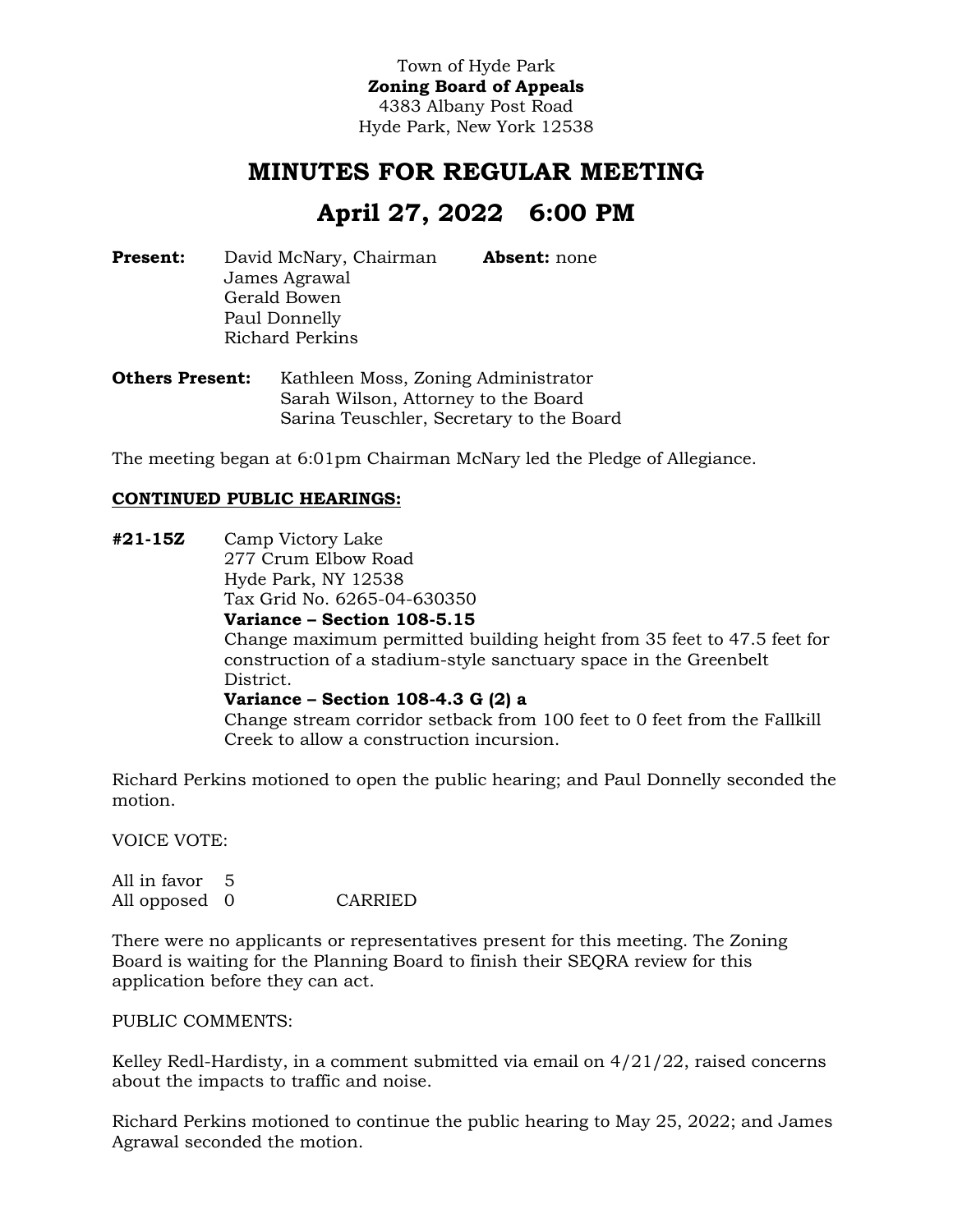# VOICE VOTE:

| All in favor 5 |         |
|----------------|---------|
| All opposed 0  | CARRIED |

- **#21-19Z** Rite Aid Pharmacy, c/o Gloede Signs 1 Crum Elbow Road Hyde Park, NY 12538 Tax Grid No. 6162-03-429214 **Multiple Variances within Section 108-24.2**
	- 1. To permit a cumulative square footage for signs on a single lot to 166.35 square feet for the proposed signage where the maximum permitted is 100 square feet pursuant to Zoning Law Section 108-24.2(C)(1)(a); and
	- 2. To permit a cumulative square footage of up to 2.46 square feet for each lineal foot of the portion of the front of the building with a separate external entry where the maximum permitted is 1 square foot for each lineal foot pursuant to Zoning Law Section 108-24.2(C)(1)(a); and
	- 3. To permit a maximum of 54.6 square feet for wall-mounted signage facing Route 9G where the maximum permitted is 32 square feet pursuant to Zoning Law Section  $108-24.2(C)(1)(d)$ ; and
	- 4. To permit a maximum of 63.25 square feet for wall-mounted signage facing Crum Elbow Road where the maximum permitted is 32 square feet pursuant to Zoning Law Section  $108-24.2(C)(1)(d)$ ; and
	- 5. To permit a maximum letter height of 21 inches on the proposed wall signage where the maximum letter height of 10 inches is permitted pursuant to Zoning Law Section  $108-24.2(F)(2)(b)$ ; and
	- 6. To permit a maximum symbol or graphic dimension of 30 inches on the proposed wall signage where the maximum symbol or graphic dimension of 10 inches is permitted pursuant to Zoning Law Section 108-24.2(F)(2)(a); and
	- 7. To permit a maximum of two individual freestanding signs on a single lot where the maximum permitted is one individual freestanding sign pursuant to Zoning Law Section  $108-24.2(C)(1)(b)$ ; and
	- 8. To permit a maximum height of 11 feet for decorative elements on the proposed freestanding signage where the maximum height of 8 feet for freestanding signs is permitted pursuant to Zoning Law Section 108-  $24.2(C)(1)(b)$ ; and
	- 9. To permit a maximum symbol or graphic dimension of 19.5 inches on the proposed freestanding signage where the maximum symbol or graphic dimension of 10 inches is permitted pursuant to Zoning Law Section 108-  $24.2(F)(2)(a)$ ; and
	- 10. To permit a maximum of 4 square feet in total area per sign for safety signage where the maximum permitted is 2 square feet pursuant to Zoning Law Section 108-24.2(C)(3)(b);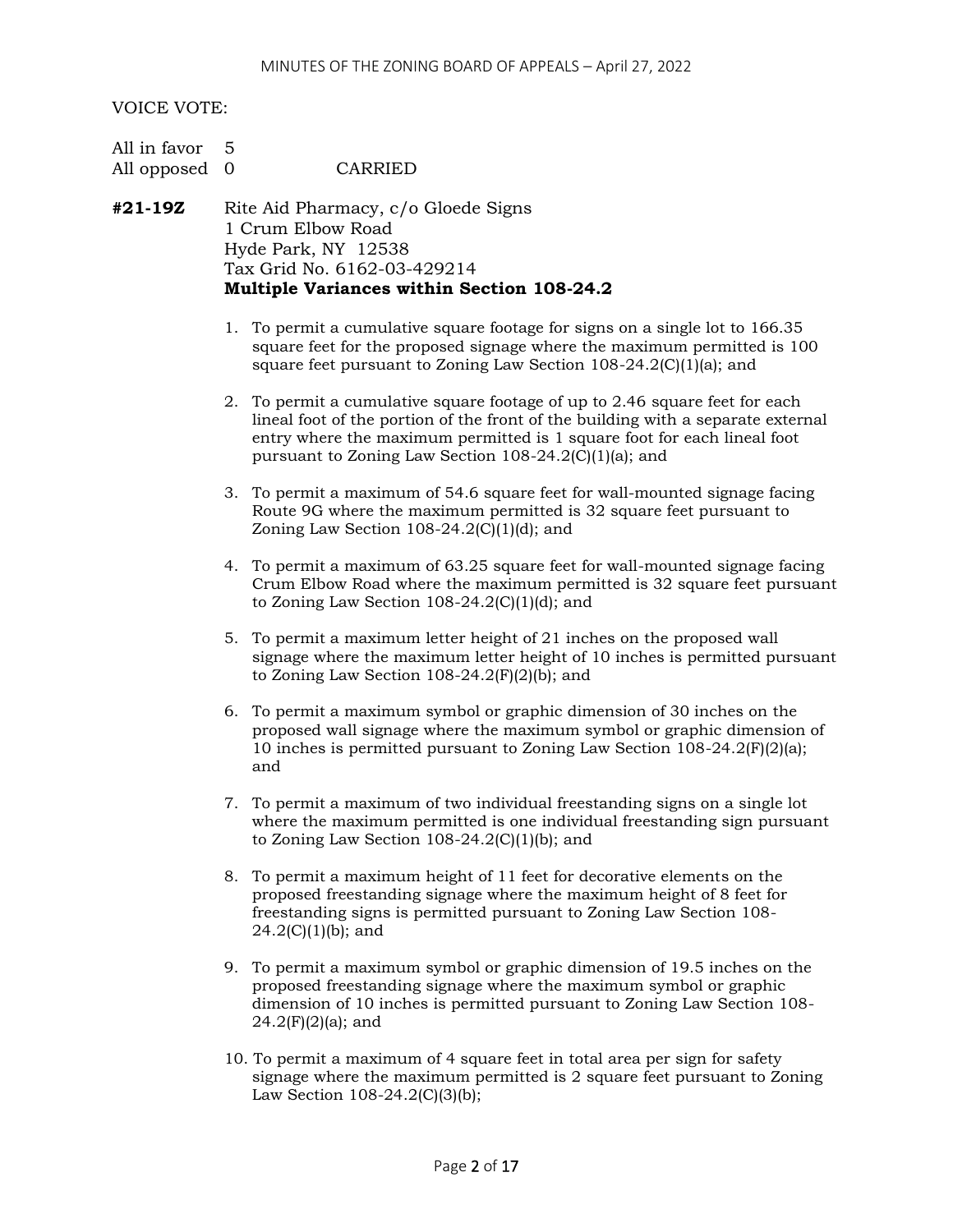Richard Perkins motioned to open the public hearing; and James Agrawal seconded the motion.

VOICE VOTE:

All in favor 5 All opposed 0 CARRIED

There were no applicants present at this meeting.

The applicant is waiting to hear from their corporate office about how they want to proceed in response to the denial from Dutchess County Planning.

There were no public comments.

Richard Perkins motioned to continue the public hearing to May 25, 2022; and James Agrawal seconded the motion.

VOICE VOTE:

All in favor 5 All opposed 0 CARRIED

**#22-02Z** Thompson, c/o David Freeman 3 Pond Road Poughkeepsie, NY 12601 Tax Grid No. 6163-03-023417 **Area Variance – Section 108-5.15 Bulk Regulations in Neighborhood District** to change maximum permitted density from 2 dwelling units per 1 acre to 2 dwelling units per 0.39 acres to allow an existing accessory apartment.

James Agrawal motioned to open the public hearing; and Gerald Bowen seconded the motion.

VOICE VOTE:

All in favor 5 All opposed 0 CARRIED

David Freeman, representative to the applicant, was present. He gave a brief summary of the project, and addressed comments from the previous meeting.

He addressed the Board's concern with the accessory apartment becoming no longer owner-occupied. Mr. Freeman stated that this is a requirement for a special use permit, and without the owner-occupied status, that permit would be revoked.

He also addressed the idea of a 200% variance, stating that it does not exist as no more than a 100% variance may be granted. He and the Board discussed the relevant math.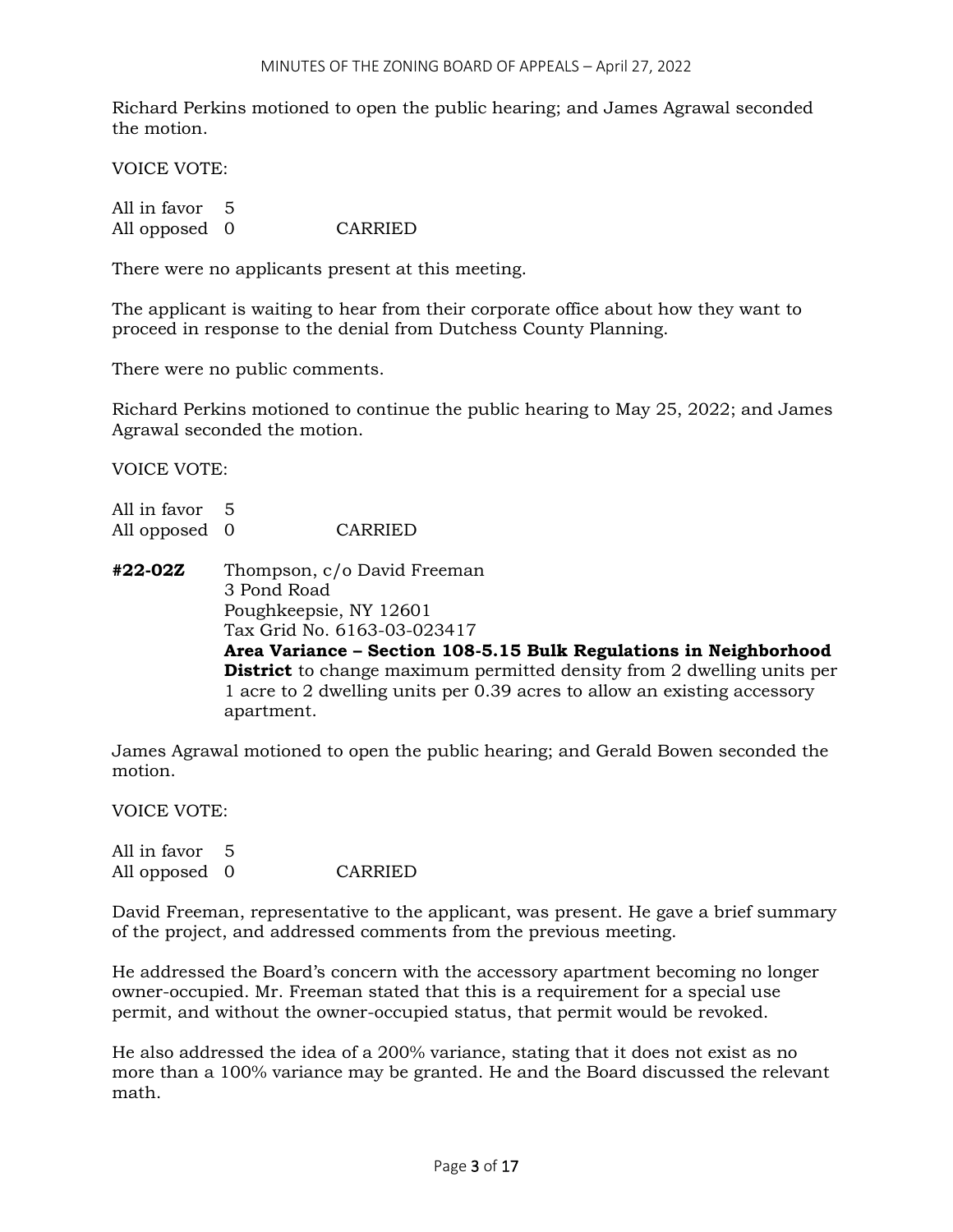Finally, Mr. Freeman summarized that the apartment has existed for almost 40 years and claims there have been no adverse effects on the neighborhood.

There were no public comments.

James Agrawal motioned to close the public hearing; and Paul Donnelly seconded the motion.

VOICE VOTE:

All in favor 5 All opposed 0 CARRIED

Town of Hyde Park **ZONING BOARD OF APPEALS** 4383 Albany Post Road Hyde Park NY 12538 (845) 229-5111, ext. 2

# **RESOLUTION TO DENY AN AREA VARIANCE**

# **Thompson Accessory Apartment**

3 Pond Road

**Date: April 27, 2022 Motion: David McNary**

**Resolution #22-02z Second: Richard Perkins**

WHEREAS, the applicant, David Freeman on behalf of Dolores, Shelly, and Michael Thompson, has submitted an application for an area variance to bring an existing accessory apartment within a one-family dwelling into compliance (the "Project") on property located at 3 Pond Road, Hyde Park, identified as tax parcel no. 133200-6163-03-023417, in the Neighborhood Zoning District (the "Site"); and

WHEREAS, the Project is depicted on a site plan entitled "Accessory Apartment for Thompson Residence," prepared by D. Freeman Architect and dated December 15, 2021, as well as interior floor plans prepared by same and dated January 14, 2022 (collectively, the "Site Plan Set"); and

WHEREAS, the applicant seeks an area variance from Zoning Law Section 108- 5.15 to permit a density of two dwelling units on a 0.39-acre lot (~5.13 DU/acre) where a maximum average density of two dwelling units per 1 acre is required (2 DU/acre) (the "Requested Variance"); and

WHEREAS, pursuant to 6 NYCRR 617.5(c)(17), the granting of an area variance for a one-family, two-family, or three-family residence is a Type II action under the State Environmental Quality Review Act and is not subject to review under the Act; and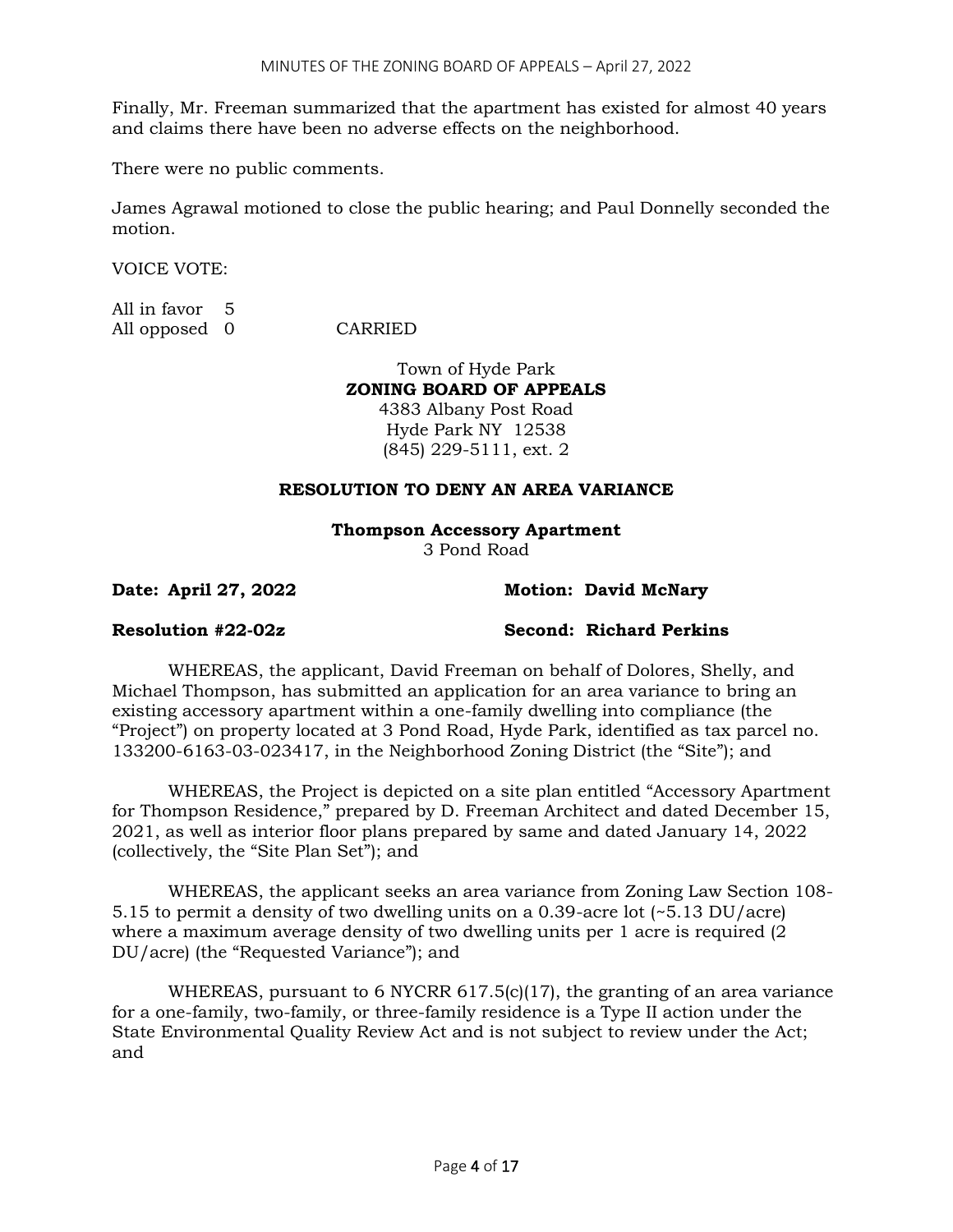WHEREAS, a duly noticed public hearing was opened on March 23, 2022 and closed on April 27, 2022 during duly noticed meetings during which all those who wished to speak were heard; and

WHEREAS, the applicable standards for considering an area variance are set forth in Town Law Section 267-b and Hyde Park Zoning Law Section 108-33.6(B)(2), which require the Board to take into consideration the benefit to the applicant if the variance is granted, as weighed against the detriment to the health, safety, and welfare of the general neighborhood or community by such grant.

NOW THEREFORE BE IT RESOLVED, that the Zoning Board of Appeals makes the following findings in accordance with Section 267-b of the Town Law and Hyde Park Zoning Law Section 108-33.6(B)(2) regarding the Requested Variance:

1. The Requested Variance will cause an undesirable change in the character of the neighborhood and/or a detriment to nearby properties. The Requested Variance will result in an increase in the intensity of the permitted uses at the Site, which is already undersized for a one-family dwelling. Legalizing the accessory apartment would increase the density from a single-family dwelling on the 0.39 acre lot to two dwellings on the same lot size, which exceeds the maximum permissible density under the Town Code. The increased intensity of the use of the Site may also cause an increase in parking, traffic, and noise due to additional occupants. The potential for more frequent turnover in occupants within an accessory apartment may also diminish the largely one-family character of the neighborhood, especially on Pond Road where the nearby properties are single-family only. The neighboring properties would be affected by the increased density that would occur with the legalization of the accessory apartment in the one-family dwelling.

While not determinative, the property deed dated August 18, 2004 and recorded August 27, 2004 contains a restrictive covenant that only one one-family house shall be erected or constructed on the lot. This deed restriction was memorialized in the prior deed dated September 4, 2002 and recorded September 6, 2002, which was conveyed to the current owner via the 2004 deed.

- 2. The benefit sought by the applicant cannot be achieved by some method, feasible for the applicant to pursue, other than an area variance. The applicant seeks to establish a second dwelling unit at the Site. The Site is 0.39 acres and the Zoning Law requires a minimum of 0.5 acres per dwelling unit. Therefore, the Site cannot be developed or subdivided to have a second dwelling unit without violating the Zoning Law's density requirements. The only way to establish two dwelling units (i.e. one-family dwelling and an accessory apartment) and comply with the density limitation would be to purchase adjoining property and merge it with the Site. The neighboring parcels are already developed and this is not a feasible alternative.
- 3. The Requested Variance is numerically substantial, as the permitted maximum average density for the Site will increase by over 100% since it will double the number of permitted dwellings per acre.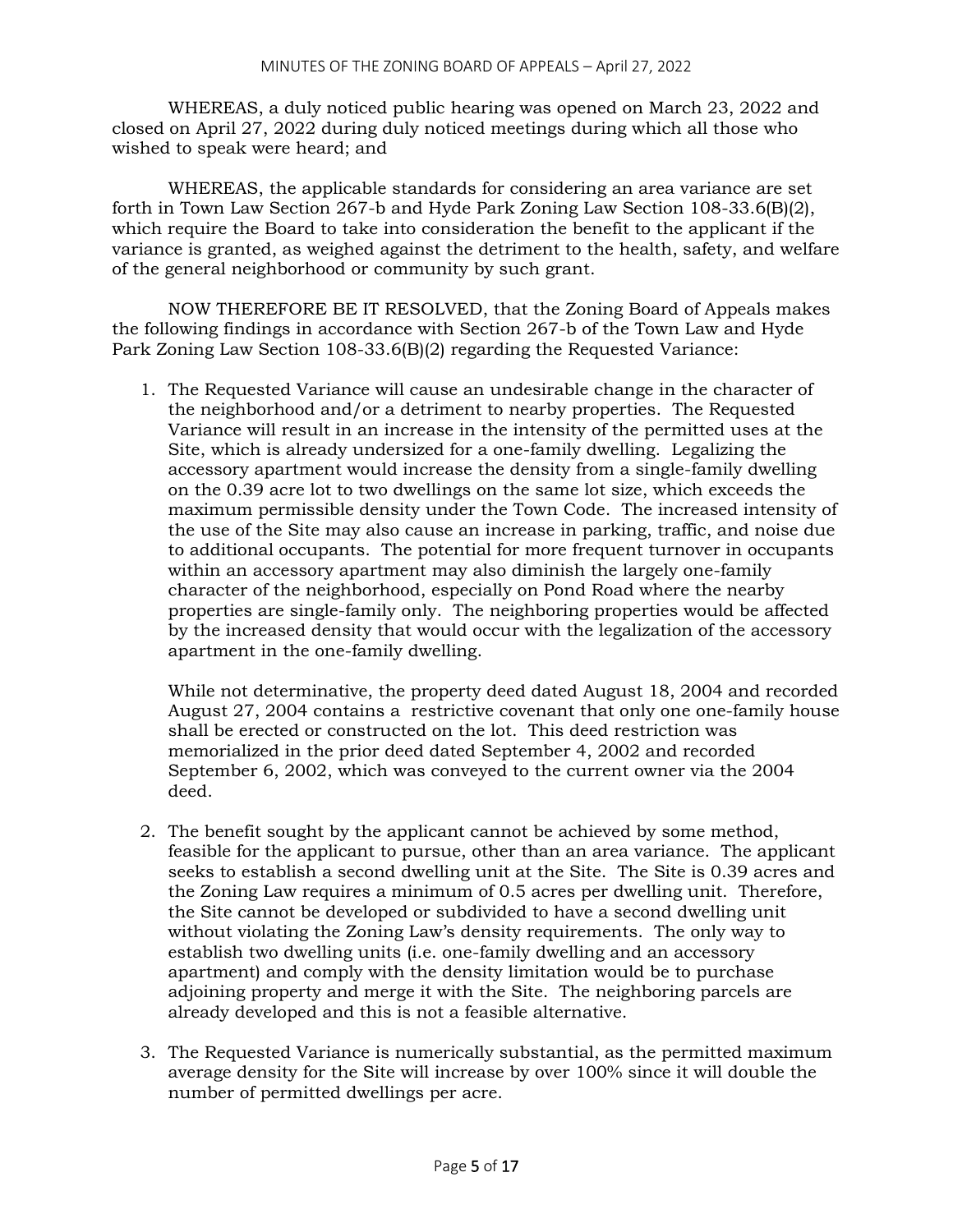- 4. The Requested Variance may have an adverse effect or impact on the physical or environmental conditions in the general neighborhood or district. The conversion of the structure to include an accessory apartment may require an increase in parking area. The addition of a second dwelling unit has the potential to increase the number of vehicles at the Site at any given time, which could adversely contribute to pollution and contaminated stormwater runoff. The applicant has indicated the property owner's intent to sell the property. Should that occur and should the number of occupants of the accessory apartment increase, then these impacts become more likely. Moreover, the Dutchess County Health Department has determined that the private water and sewer arrangement does not currently meet the Department's standards, which may be causing potential negative environmental impacts related to the well and sewage disposal system.
- 5. The difficulties are self-created. The property owners constructed the accessory apartment in the absence of a lawfully-issued building permit and without applying for the requisite area variances. The difficulties that followed occurred solely because the property owners failed to comply with the requirements of the Town Code and now seek to legalize an illegal accessory apartment.

BE IT FURTHER RESOLVED, that the Zoning Board of Appeals hereby denies the Requested Variance subject to the following condition(s):

1. Payment of all fees and escrow.

Adopted:

ROLL CALL VOTE BY SECRETARY

| James Agrawal          | YES |                |
|------------------------|-----|----------------|
| Gerald Bowen           | YES |                |
| Paul Donnelly          | YES |                |
| <b>Richard Perkins</b> | YES |                |
| David McNary           | YES | <b>CARRIED</b> |
|                        |     |                |

**#22-04Z** David Rozan & Funda Saygin, c/o Kristina Dousharm Architecture 42 Old Post Road Staatsburg, NY 12580 Tax Grid No. 6167-03-018325 **Area Variance – Section 108-5.15 Bulk Regulations in Hamlet District** to change side yard setback from 10 feet to 3 feet 10 inches for the construction of a deck on a house already built within the setback.

Richard Perkins explained he knew the representative to the applicant, Dawn Santiago; but regardless he would be fair and impartial while reviewing the application.

James Agrawal motioned to open the public hearing; and Paul Donnelly seconded the motion.

VOICE VOTE: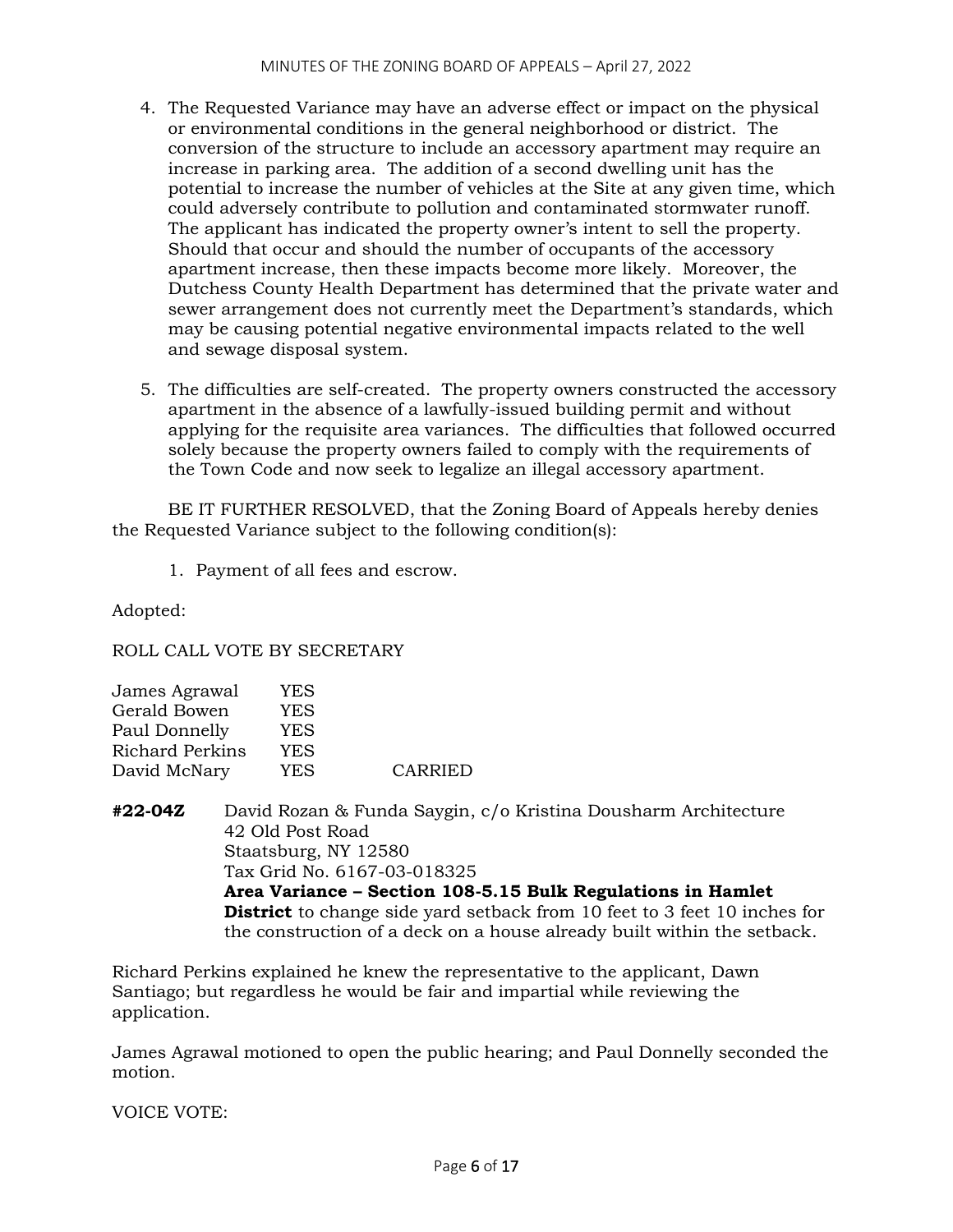All in favor 5 All opposed 0 CARRIED

Dawn Santiago of Kristina Dousharm Architecture, representative to the applicant, was present. She summarized the application.

There were no public comments.

Paul Donnelly motioned to close the public hearing; and James Agrawal seconded the motion.

VOICE VOTE:

All in favor 5 All opposed 0 CARRIED

Town of Hyde Park **ZONING BOARD OF APPEALS**

4383 Albany Post Road Hyde Park NY 12538 (845) 229-5111, ext. 2

# **RESOLUTION TO GRANT AN AREA VARIANCE**

### **David Rozan & Funda Saygin**

42 Old Post Road Staatsburg, NY

# **Date: April 27, 2022 Motion: Gerald Bowen**

**Resolution #22-04Z Second: Paul Donnelly**

WHEREAS, the applicant, Kristina Dousharm on behalf of David Rozan and Funda Saygin, has submitted an application for an area variance to construct a deck within the side yard setback (the "Project") at property located at 42 Old Post Road Staatsburg, NY 12580, identified as tax parcel no. 6167-03-018325, in the Hamlet Zoning District (the "Site"); and

WHEREAS, the Project is depicted on a plan entitled "Proposed Site Plan," prepared by Kristina Dousharm Architecture, dated 10/28/21 (the "Plan"); and

WHEREAS, the applicant seeks an area variance from Zoning Law Section 108- 5.15 to permit a side yard setback of 3 feet 10 inches where 10 feet is required (the "Requested Variance"); and

WHEREAS, pursuant to 6 NYCRR  $617.5(c)(17)$ , the granting of an area variance for a single-family, two-family or three-family residence is a Type II action under the State Environmental Quality Review Act and is not subject to review under the Act; and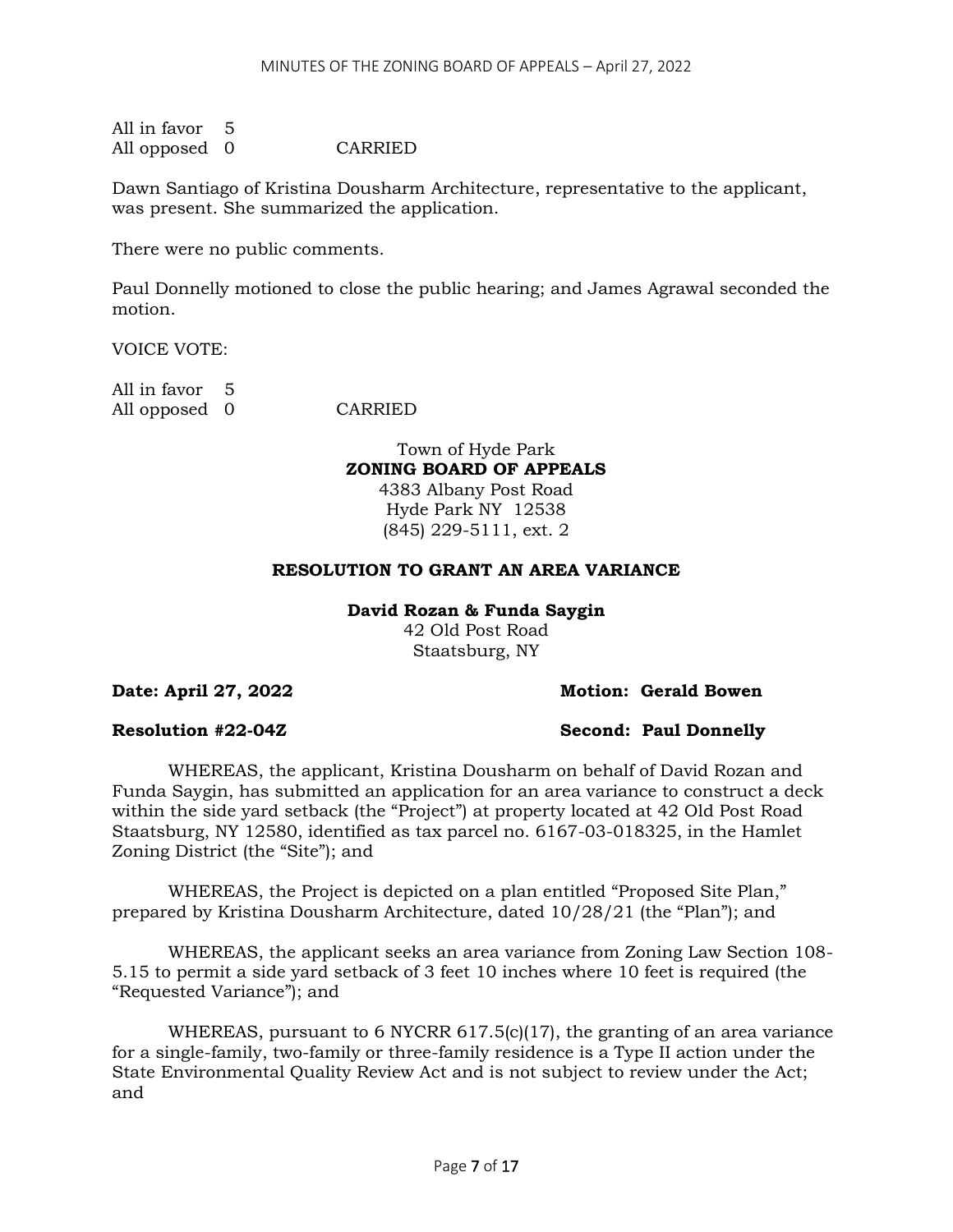WHEREAS, a duly noticed public hearing was held on March 23, 2022 and continued to April 27, 2022, both during a duly noticed meeting during which all those who wished to speak were heard; and

WHEREAS, the applicable standards for considering an area variance are set forth in Town Law Section 267-b and Hyde Park Zoning Law Section 108-33.6(B)(2), which require the Board to take into consideration the benefit to the applicant if the variance is granted, as weighed against the detriment to the health, safety, and welfare of the general neighborhood or community by such grant.

NOW THEREFORE BE IT RESOLVED, that the Zoning Board of Appeals makes the following findings in accordance with Section 267-b of the Town Law and Hyde Park Zoning Law Section 108-33.6(B)(2) regarding the Requested Variance:

- 1. The Requested Variance will not produce an undesirable change in the character of the neighborhood or be a detriment to nearby properties. Established vegetation in front of property will shield and provide adequate visual blocking. The deck will not be visible from the street and not observable or offensive to the neighbor to the north as it is hidden inside the existing fence.
- 2. The benefit sought by the applicant cannot be achieved by some method, feasible for the applicant to pursue, other than an area variance. The applicant wished to keep the visual aesthetics consistent with the footprint of the house. The alternative is to move the deck to the rear of the house, however the homeowner felt that change would leave an awkward empty space between the deck and the exterior wall of the house.
- 3. The Requested Variance is numerically substantial. The applicant seeks to increase by more than 50% from 10ft to 3ft 10in. While requested variance is a substantial increase it is important to note that the footprint of the house is not changing, nor will there be an alteration to the original character of the home either visually or ecologically.
- 4. The Requested Variance will not have an adverse effect or impact on the physical or environmental conditions in the general neighborhood or district. The deck will be in keeping with the character of the neighborhood and substantially shielded from the street and neighboring properties. In addition, the deck will be constructed utilizing cedar wood pervious with proper runoff effected.
- 5. The difficulties are self-created as the applicant and owner of the property wishes to build a deck on his house. Additionally, the homeowner had no control over the fact the house was originally built within the setback in 1900 when no zoning laws were applicable.

BE IT FURTHER RESOLVED, that the Zoning Board of Appeals hereby grants the Requested Variance subject to the following condition(s):

1. Pursuant to Section  $108 - 33.5$  F (1), the authorized activity must commence within one year from the date of issuance, otherwise this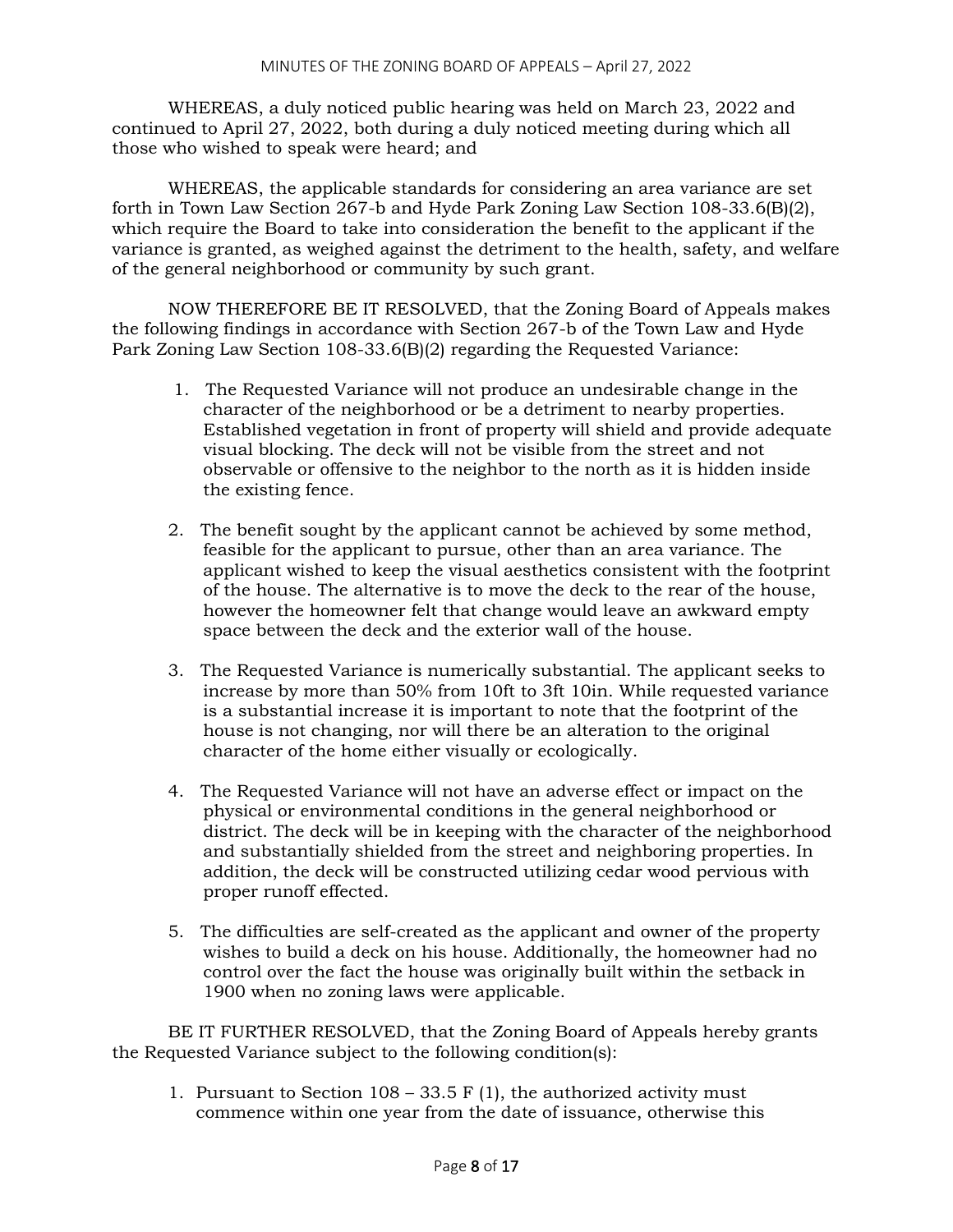variance is revoked.

2. Payment of all fees.

Adopted:

ROLL CALL VOTE BY SECRETARY

| YES |                |
|-----|----------------|
| YES |                |
| YES |                |
| YES |                |
| YES | <b>CARRIED</b> |
|     |                |

# **NEW PUBLIC HEARINGS:**

**#22-03Z** Hyde Park Quick Stop, c/o Mauri Architects 4912 Albany Post Road Staatsburg, NY 12580 Tax Grid No. 6066-02-879622 **Three (3) Area Variances – Section 108-5.15 Bulk Regulations in Neighborhood Business District** to change maximum permitted lot coverage from 70% to 81.7%; change front yard setback from 20 feet to 5 feet, 7 inches; change maximum permitted scale from 7,500 gross square feet to 9,071 gross square feet to allow septic improvements, building renovations, and construction of additional fueling stations on an existing gas station and convenience store.

James Agrawal motioned to open the public hearing; and Paul Donnelly seconded the motion.

VOICE VOTE:

| All in favor 5 |         |
|----------------|---------|
| All opposed 0  | CARRIED |

Chairman McNary noted that the Zoning Board could not act until the Planning Board had concluded their SEQRA review.

Brendon Petrella of Mauri Architects, representative to the applicant, was present. He summarized the application. He noted that the exterior design of the building had changed since the last Zoning Board meeting. The footprint and size remain the same.

Richard Perkins asked if the NYS Department of Transportation (DOT) would need to approve the underground fuel storage tanks, as they are close to the property line. Mr. Petrella explained because they are within the property boundary, DOT would not be involved.

The Board discussed the rear access driveway and the diesel pumps. Mr. Donnelly asked if there would be direction signs on the property.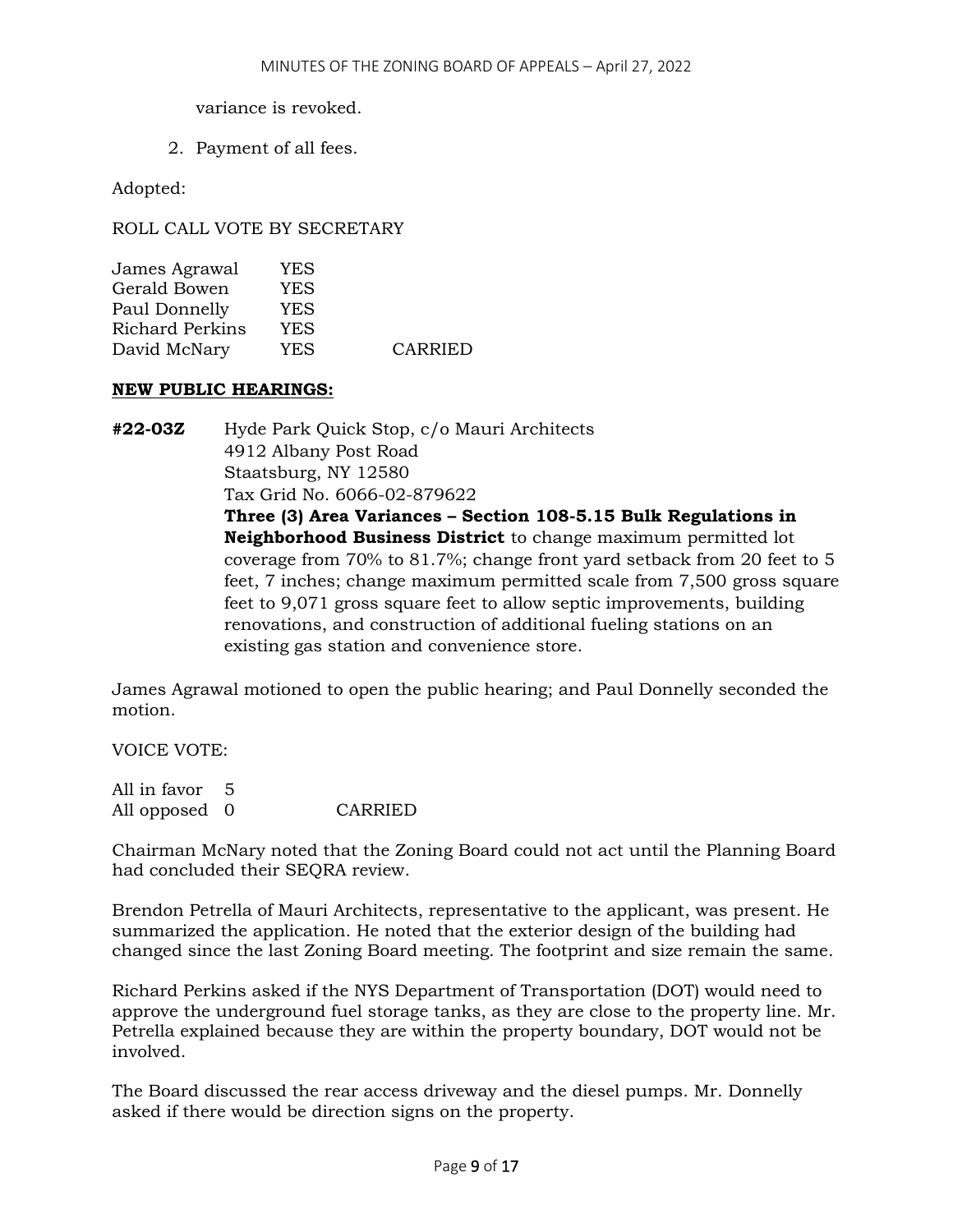Chairman McNary asked how they would be addressing stormwater runoff into the nearby wetland considering the increase in impervious surface area. Mr. Petrella explained the proposed stormwater treatment process and facilities, which will better clean stormwater. The stormwater management is being reviewed by the Town Engineer.

They discussed the increase in scale. Mr. Petrella explained that because the canopy over the pumps is so large, that creates the need to increase scale. Without it, they would not need a variance for the building & parking.

Gerald Bowen expressed concern for the potential of increased traffic. Mr. Petrella argued that, with these improvements, the site would be safer than as it is currently because they are better controlling the entrance and exit of vehicles. Zoning Administrator Kathleen Moss stated that the Department of Transportation has authority over the entry/exit points, and they are responsible for determining if it is safe.

Attorney to the Board, Sarah Wilson, added that Dutchess County Department of Planning & Development responded that this was a matter of local concern.

There were no public comments.

James Agrawal motioned to continue the public hearing to June 22, 2022; and Richard Perkins seconded the motion.

VOICE VOTE:

All in favor 5 All opposed 0 CARRIED

Mr. Petrella requested that the Zoning Board of Appeals ask for the Planning Board's official comment about the application. Chairman McNary directed the Secretary to the Zoning Board to ask for their comment.

| #17-03Z-5 | Enclave Extension #5, c/o LRC Group                     |                        |             |  |                                                                       |  |                 |                 |  |
|-----------|---------------------------------------------------------|------------------------|-------------|--|-----------------------------------------------------------------------|--|-----------------|-----------------|--|
|           | The Enclave at Hyde Park                                |                        |             |  |                                                                       |  |                 |                 |  |
|           |                                                         |                        |             |  | Cream Street at Long Brand Road                                       |  |                 |                 |  |
|           |                                                         | Poughkeepsie, NY 12601 |             |  |                                                                       |  |                 |                 |  |
|           | Tax                                                     |                        | Grid No.'s: |  | 6263-01-470921,                                                       |  | 6263-01-478912, | 6263-01-487905, |  |
|           |                                                         | 6263-01-498899,        |             |  | 6263-02-522891,                                                       |  | 6263-02-533893, | 6263-02-543897, |  |
|           |                                                         | 6263-02-552902,        |             |  | 6263-02-562910,                                                       |  | 6263-02-568880, | 6263-02-559875, |  |
|           |                                                         | 6263-02-549869,        |             |  | 6263-02-538869,                                                       |  | 6263-02-517869, | 6263-02-514859, |  |
|           |                                                         | 6263-02-509841,        |             |  | 6263-01-495841,                                                       |  | 6263-01-484840, | 6263-01-472842, |  |
|           |                                                         | 6263-01-460847,        |             |  | 6263-01-459862,                                                       |  | 6263-01-473883, | 6263-01-480868, |  |
|           |                                                         | 6263-01-492864,        |             |  | 6263-01-495876,                                                       |  | 6263-01-465957, | 6263-01-475939, |  |
|           |                                                         |                        |             |  | 6263-01-436890, 6263-01-447937, 6263-02-675871, and 6263-02-585865    |  |                 |                 |  |
|           | FIFTH EXTENSION OF 2017 VARIANCE, Resolution #17-03Z    |                        |             |  |                                                                       |  |                 |                 |  |
|           | Section 108-5.15 Bulk Regulations in Greenbelt District |                        |             |  |                                                                       |  |                 |                 |  |
|           |                                                         |                        |             |  | Extend for another year the authorized change of average density from |  |                 |                 |  |
|           |                                                         |                        |             |  |                                                                       |  |                 |                 |  |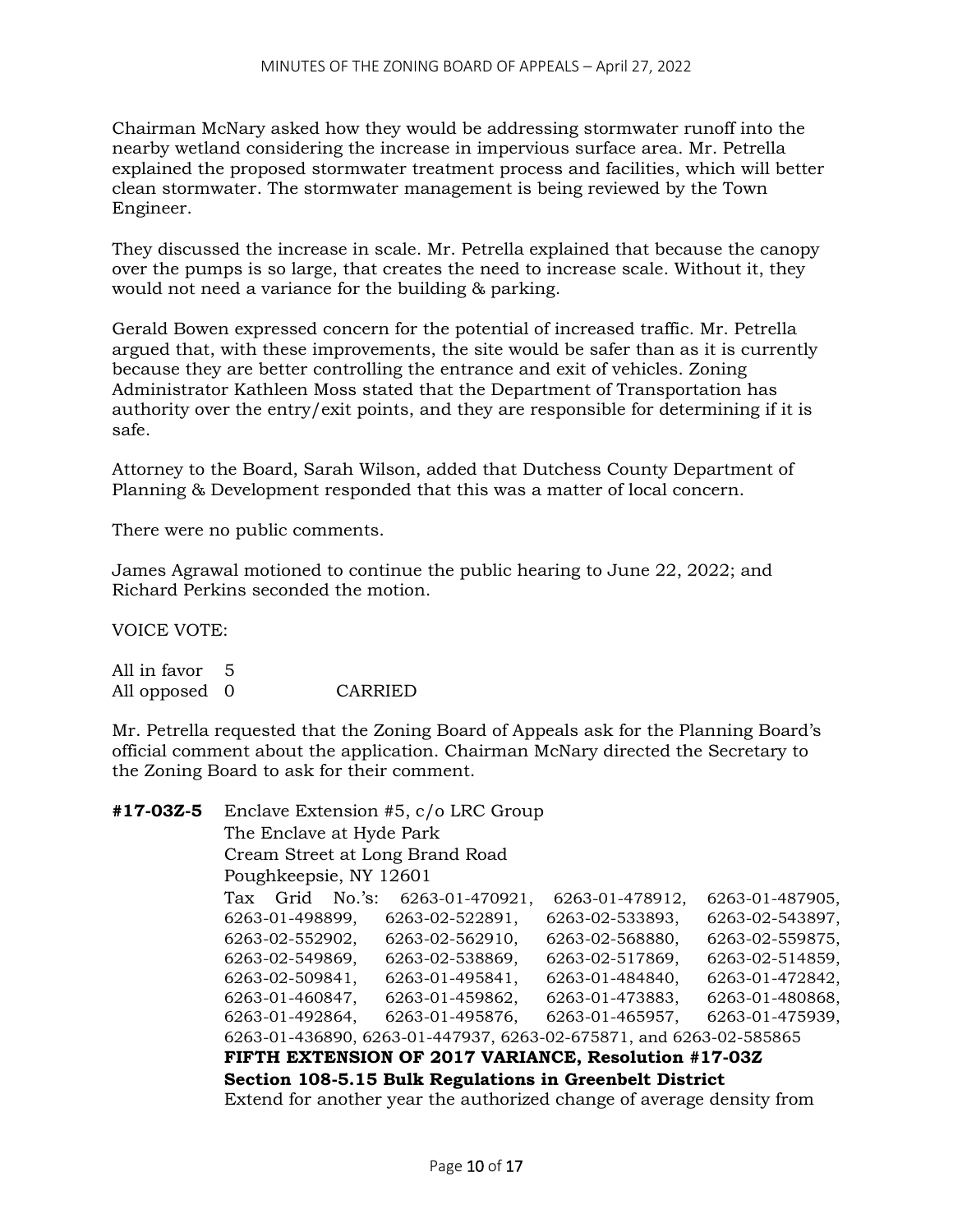2.5 acres/dwelling unit to 1.41 acres/dwelling unit on a project site totaling 70.51 acres

James Agrawal motioned to open the public hearing; and Paul Donnelly seconded the motion.

VOICE VOTE:

All in favor 5 All opposed 0 CARRIED

Ken Casamento of LRC Group, representative to the applicant, was present. He explained that they had just applied for and received building permits for the sewer and water plants, which are the keys to moving forward.

PUBLIC COMMENTS: None

Gerald Bowen motioned to close the public hearing; and Paul Donnelly seconded the motion.

VOICE VOTE:

| All in favor 5 |         |
|----------------|---------|
| All opposed 0  | CARRIED |

# Town of Hyde Park **ZONING BOARD OF APPEALS** 4383 Albany Post Road

Hyde Park, NY 12538 845-229-5111 ext. 2

# **RESOLUTION TO GRANT A FIFTH ONE-YEAR EXTENSION OF A VARIANCE**

The Enclave at Hyde Park Cream St. at Long Branch Rd. Poughkeepsie, NY 12601

# **Date: April 27, 2022 Motion: David McNary**

# **Resolution: #17-03Z-5 Second: Gerald Bowen**

WHEREAS, on March 22, 2017, by Resolution #17-03Z, the applicant, 54-Hyde LLC, was granted a variance to change the average density in the Greenbelt District from 2.5 acres per dwelling unit to 1.41 acres per dwelling unit (the "Variance") in order to re-subdivide 70.51 acres into 25 residential lots with 50 dwelling units (the "Project"); and

WHEREAS, pursuant to Section  $108-33.5(F)(1)$  of the Town of Hyde Park Zoning Law, any variance under which the authorized activity has not commenced within one year from the date of issuance is revoked without further hearing or action of the Zoning Board of Appeals; and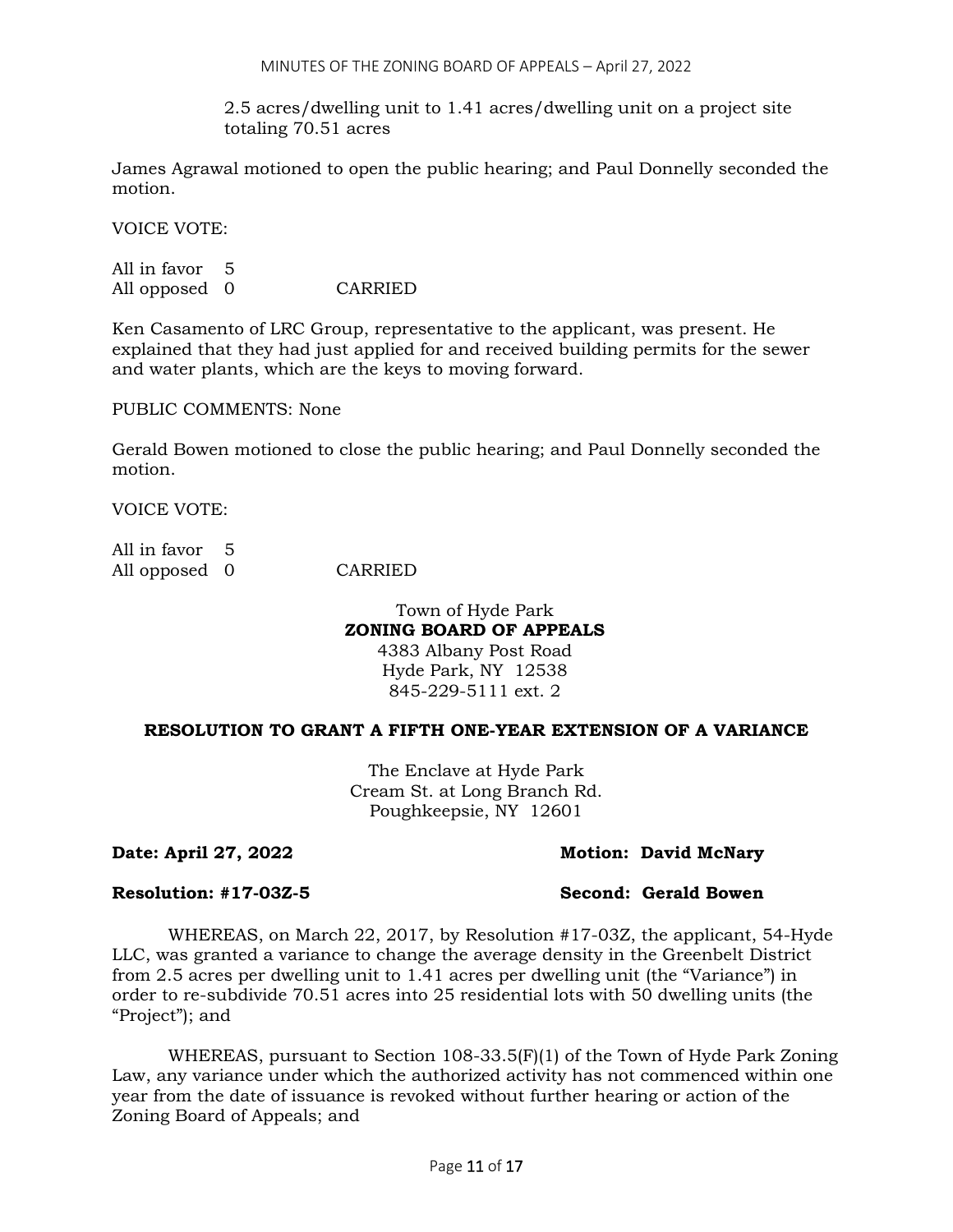WHEREAS, pursuant to Section 108-33.5(F)(2) of the Zoning Law, the Zoning Board of Appeals may, in its discretion, after conducting a public hearing, grant an extension to a variance; and

WHEREAS, on March 28, 2018, after a duly noticed public hearing thereon, the Zoning Board of Appeals granted a first one-year extension of approval for the Variance; and

WHEREAS, on March 27, 2019, after a duly noticed public hearing thereon, the Zoning Board of Appeals granted a second one-year extension of approval for the Variance; and

WHEREAS, on July 22, 2020, after a duly noticed public hearing thereon, the Zoning Board of Appeals granted a third one-year extension of approval for the Variance; and

WHEREAS, on April 28, 2021, after a duly noticed public hearing thereon, the Zoning Board of Appeals granted a fourth one-year extension of approval for the Variance; and

WHEREAS, on February 16, 2022, the applicant submitted a request for a fifth extension of approval for the Variance; and

WHEREAS, a duly noticed public hearing was held on April 27, 2022, during a duly noticed meeting held by the Zoning Board of Appeals, during which all those who wished to speak were heard; and

WHEREAS, the Zoning Board of Appeals has considered the circumstances warranting such an extension, and there have been no significant changes in the Project or the Project site.

# **NOW THEREFORE BE IT RESOLVED, that the Zoning Board of Appeals hereby grants a one-year extension of time in which to commence the activity authorized under the Variance to April 27, 2023.**

Adopted:

ROLL CALL VOTE BY SECRETARY:

| James Agrawal          | YES |                |
|------------------------|-----|----------------|
| Gerald Bowen           | YES |                |
| Paul Donnelly          | YES |                |
| <b>Richard Perkins</b> | NO. |                |
| David McNary           | YES | <b>CARRIED</b> |
|                        |     |                |

**#22-05Z** Pedro Acero 8 Rymph Blvd Poughkeepsie, NY 12601 Tax Grid No. 6263-03-477473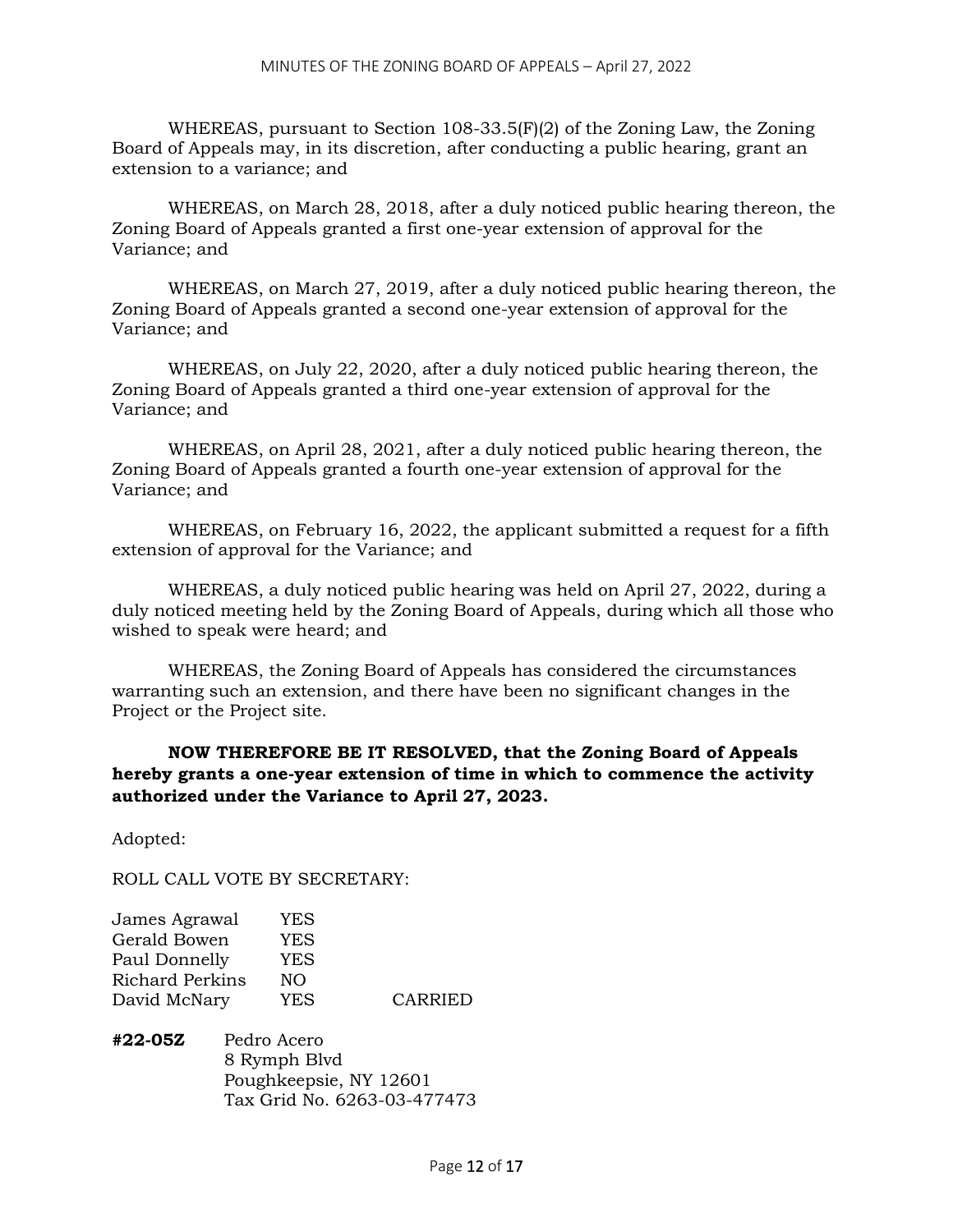**Area Variances – Section 108-5.15 Bulk Regulations in Greenbelt District** to change front yard setback from 50 feet to 40 feet for the construction of a porch on the front of a house already built within the setback.

James Agrawal motioned to open the public hearing; and Paul Donnelly seconded the motion.

VOICE VOTE:

| All in favor 5 |         |
|----------------|---------|
| All opposed 0  | CARRIED |

Pedro Acero, owner and applicant, and Shawn Pitcher, colleague and representative to the applicant, were both present. Mr. Pitcher explained the project. They are rehabilitating the entire house, and this small front porch is one part of that. Mr. Pitcher stated that the purpose was to make the house look more aesthetically pleasing.

Chairman McNary questioned the flooding mentioned in the application. Mr. Pitcher explained it had already been fixed.

The footprint of the house proper does not change; they only wish to add decks to the front and back of house. The rear deck does not need a variance, as it is within setbacks.

PUBLIC COMMENTS: None

David McNary motioned to continue the public hearing to May 25, 2022; and Richard Perkins seconded the motion.

VOICE VOTE:

All in favor 5 All opposed 0 CARRIED

# **#22-07Z John Kochem**

26 Bella's Way Poughkeepsie, NY 12601 Tax Grid No. 6164-02-901912

**Two (2) Area Variances – Section 108-4.3 B (5) Animal Husbandry** to change minimum distance of chicken pen to closest residence, from 300 feet to 135 feet, and change minimum distance of enclosed chicken manure storage to a well, from 200 feet to 152 feet (applicant's well).

<https://youtu.be/gmPlKqgDWEg?t=3271>

James Agrawal motioned to open the public hearing; and Paul Donnelly seconded the motion.

VOICE VOTE: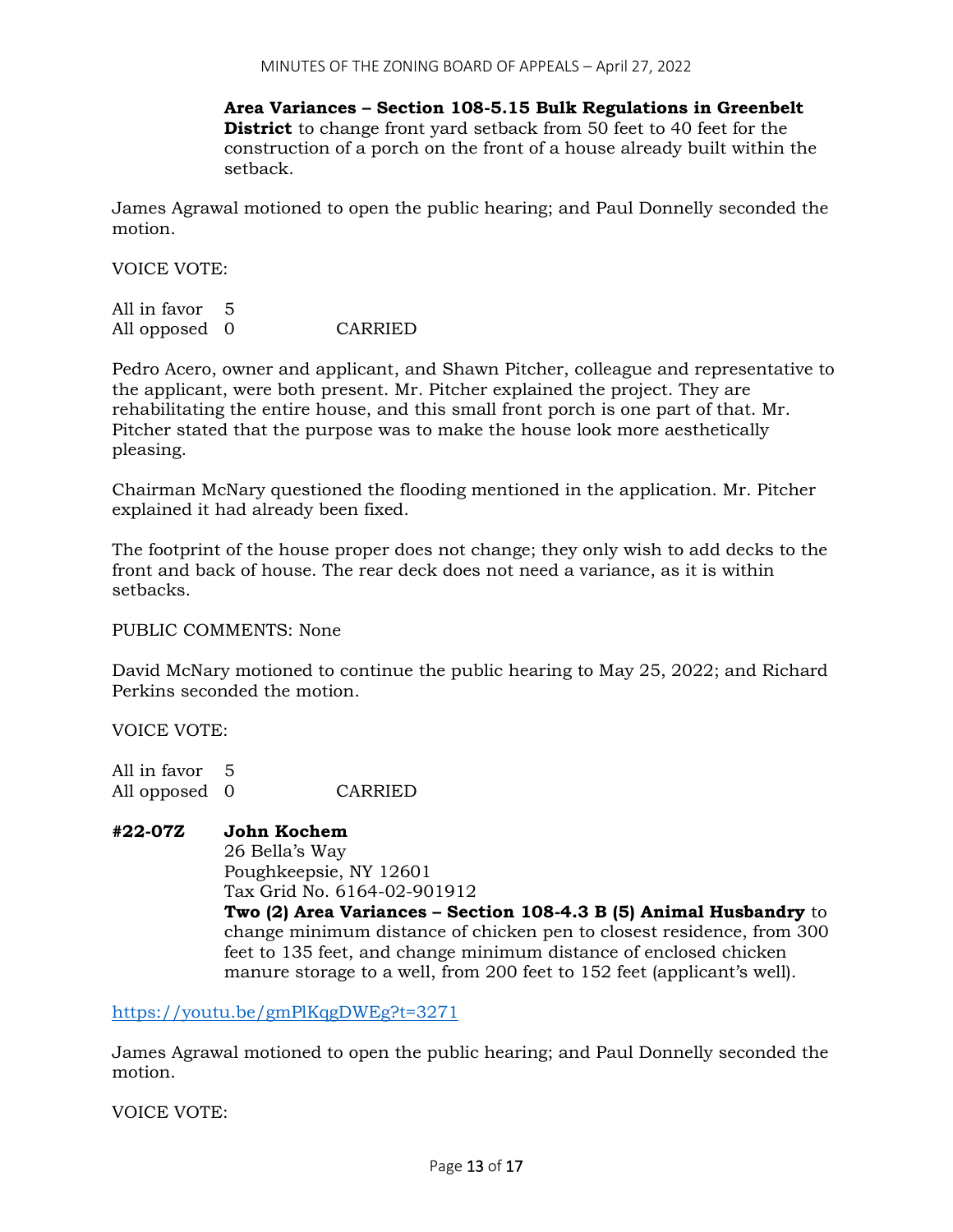All in favor 5 All opposed 0 CARRIED

Property owners and applicants John & Kelly Kochem, and their two children, were present. Mr. Kochem summarized the application. There are 13 chickens and 1 rooster on the property. The animals were once free-range, but are now contained to a fenced area. They discussed the difference between coop (house where chickens sleep) and the pen (fenced area where they graze). The family eats the eggs laid, and does not sell any excess. They do not allow the eggs to be fertilized, and are not interested in increasing the size of the flock.

In regards to the variance for manure storage, Mr. Kochem explained that he does not keep waste on-site; that he bags it weekly and takes it away to a friend's farm. These variances for manure storage are applied for at the behest of the Zoning Administrator, who determined that based on the definition provided in the Code, the coop counts as a storage site. There is no mass-storage of manure anywhere on the site. The manure which accumulates in the coop throughout the week is considered "stored" there until Mr. Kochem removes it.

Richard Perkins asked if there was a need for the rooster. Mr. Kochem stated, "There isn't a real need, but they are advantageous for protecting [the flock] from predators. They also keep the other chickens in line." Paul Donnelly asked if there had been complaints about the rooster crowing. Mr. Kochem claimed he had not heard any. He also mentioned that the farm directly adjacent to their East has chickens and two roosters. Mr. Kochem further explained that their rooster is a "little rooster," and claimed that this kind was not as loud as others. They put a compression collar on the rooster which allegedly reduces the loudness of the noises.

Mr. Kochem's children made statements about their love of the chickens, and requested the Board allow them to stay. Mr. Kochem further stated that raising and caring for the chickens is a large part of his son's home school curriculum.

Issue - close to well, nope—further than before. Agenda just written that way. Coop is solid floor, elevated – no infiltration; pen may have excrement tho

# PUBLIC COMMENTS:

Carey Stewart, 20 Bella's Way, stated she had no concern about the chickens themselves, as long as they are kept in the pen. Her concern is about the noise from the rooster, and the pen's close proximity to their home. Ms. Stewart further stated that roosters do not crow only in the morning, they crow constantly throughout the day; the applicant's rooster prevents them from enjoying the outdoors in nice weather.

Jaime Paterson, 17 Bella's Way, stated that he too had concern about the rooster. He did admit that he wasn't sure whether the problem rooster belonged to the applicant or the nearby farm. He also corroborated that the roosters crow constantly, and it is hard to enjoy one's outdoor space. Mr. Paterson also shared concern about the pen and coop being close to wells. He explained that the entire neighborhood has issues with the water, and is afraid the chicken manure will add to that.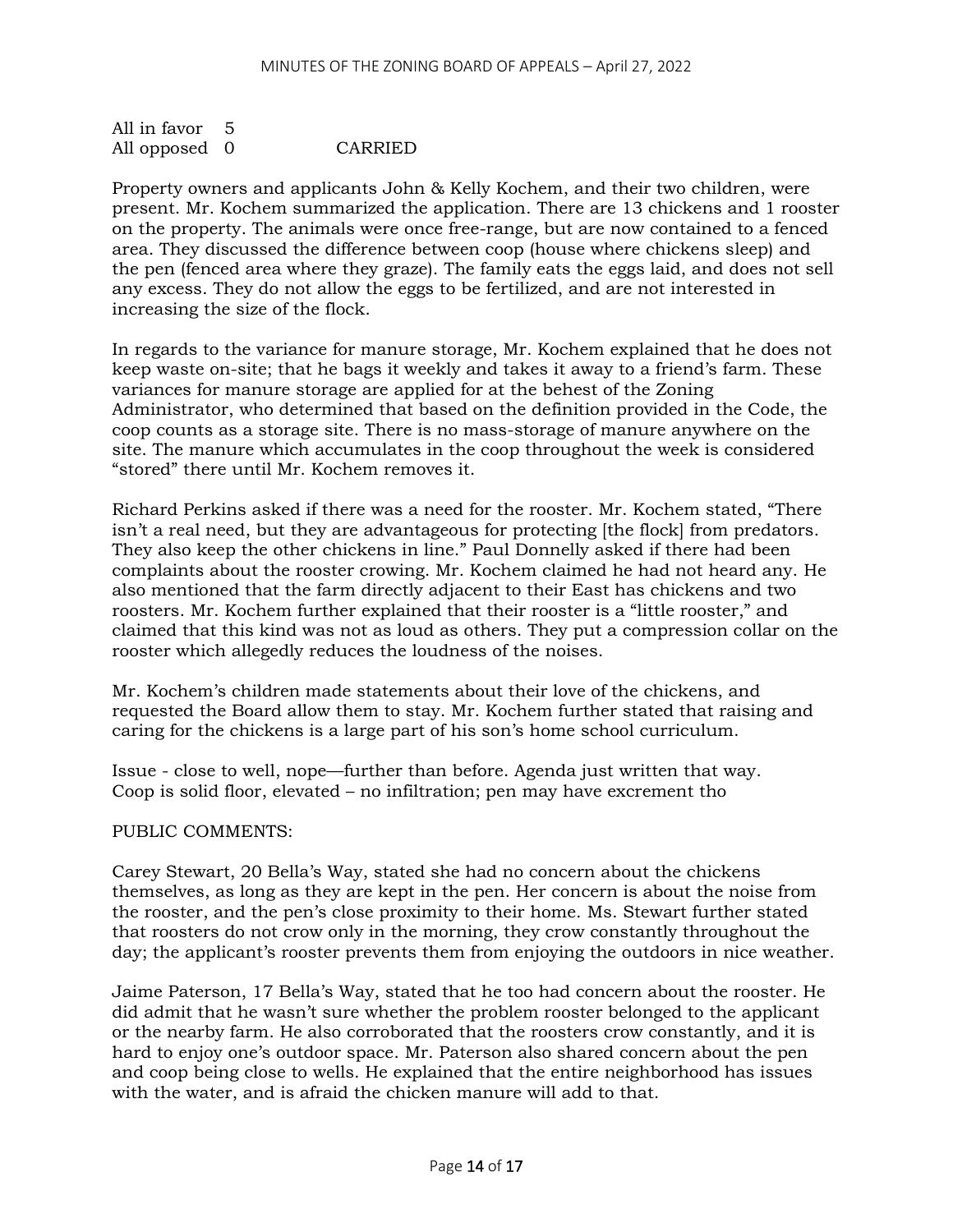Paul & Jenny Henne, 15 Maggie's Way, in a letter dated April 20, 2022, shared their support for the project, and stated they had no opposition to the proposed variances.

Chris DiMilia, 16 Bella's Way, in a letter dated April 25, 2022, shared he had concerns with the distance of manure storage to the applicant's well. Also, he believes the rooster and its loud, constant crowing violates Chapter 75-4 M, the Town's noise ordinance regarding fowl.

Thomas O'Mara & Marge Gibson, 36 Bella's Way, submitted a letter sharing their support for the project – especially since the chickens eat ticks and bugs.

Louis & Brenda Iacchino, 29 Bella's Way, in a letter dated April 27, 2022, shared their support for the project. They claimed the chickens are invisible from the road and make no discernable noise.

Kelly & William Marshall, 23 Bella's Way, in a letter dated April 27, 2022, shared their support for the project.

There were no further public comments.

Before continuing the public hearing, Mr. Kochem corrected comments about moving the coop & manure storage closer to the well – he had actually moved it further away. The Secretary to the Zoning Board clarified the confusion: the agenda must include what is required by code, and what is requested by the applicant. The agenda reads as if the coop is moving closer, whereas in actuality it has been moved further but that dimension is still smaller than what is allowed by code.

Richard Perkins motioned to continue the public hearing to May 25, 2022; and Paul Donnelly seconded the motion.

VOICE VOTE:

All in favor 5 All opposed 0 CARRIED

# **NEW APPLICATION INTRODUCTIONS:**

**#22-06Z** Vumbico c/o Berger Engineering 120 River Road Hyde Park, NY 12538 Tax Grid No. 6064-03-531762 **Two (2) Area Variances – Section 108-5.15 Bulk Regulations in Waterfront District** to change maximum lot coverage from 15% to 23% and building height allowance from 35 feet to 38 feet for the construction of a new house on a vacant lot.

Michele Zerfas, Paul Varanouskas, and Steve Whelan – all representatives to the applicant – were present. Michele Zerfas, of Berger Engineering & Surveying, explained the project and the reason for the lot coverage variance requests. The applicants have requested the variance for impervious lot coverage to allow for a large house, courtyard, four-car garage, and lengthy driveway to set the home back from the road.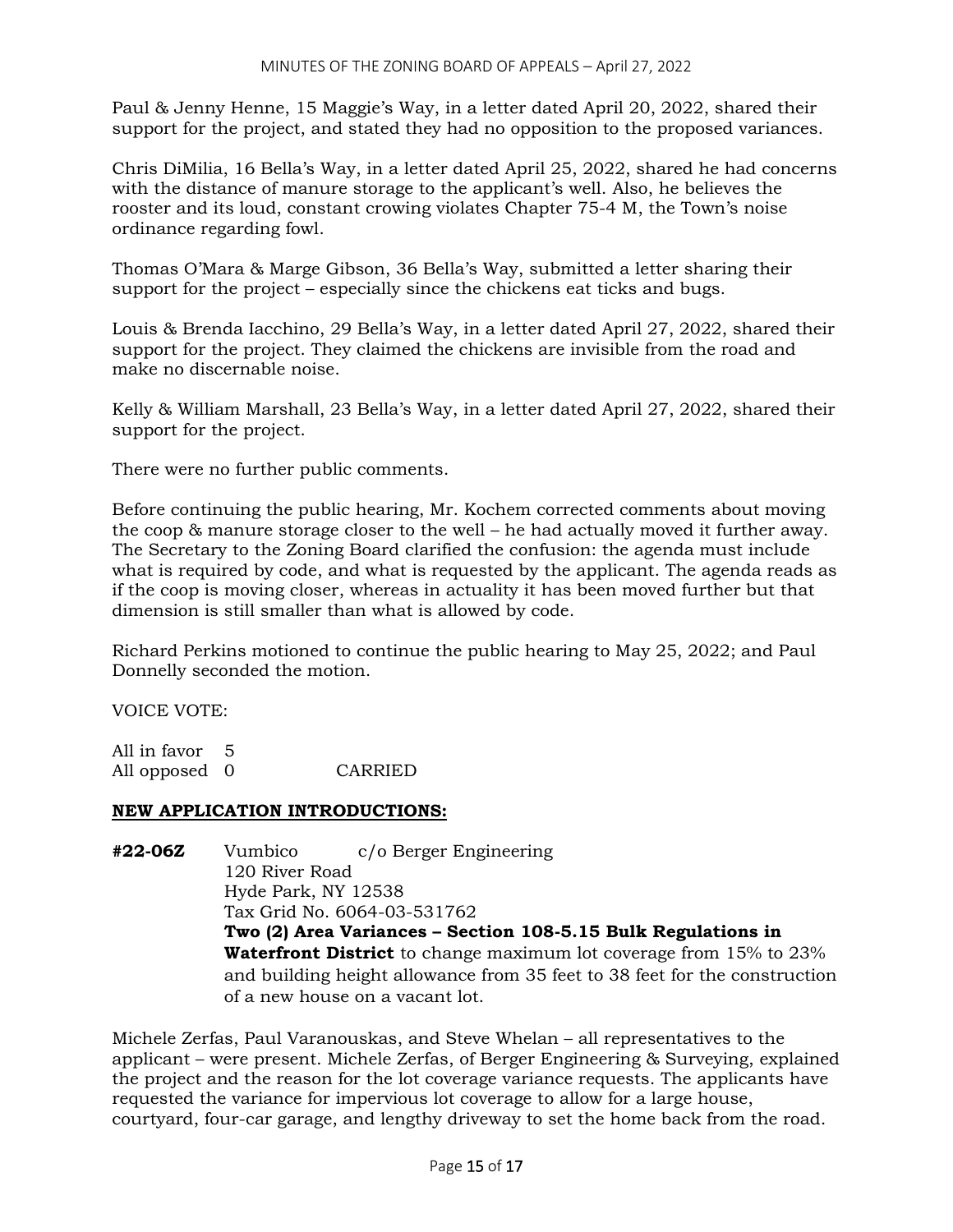In one section of the driveway, they are using porous pavers to minimize the impervious surface area. The porous pavers lead to an access door for maintenance equipment. Ms. Zerfas alleges the driveway must be impervious to accommodate heavy vehicles, which, when turned, would damage the pervious pavers. Furthermore, Ms. Zerfas states that, by the looks of aerial photos, most of the houses on the road exceed the lot coverage limit. Many of the lots on the road are relatively small, and 15% coverage would create houses too small.

Chairman McNary asked how stormwater runoff would be handled near the driveway. According to Ms. Zerfas, there are no stormwater management facilities proposed. Much of the lot is rock.

Paul Varanouskas, architect for the applicant, explained the variance needed for building height. The property is sloped toward the river, so the rear elevation of the house is quite tall but the front elevation is only a two-story house. The Town's Zoning Code requires the height to be calculated via an average of the grade measured to the midway point of the highest roof and its eave. This calculation led them to a dimension of 38 feet (where the maximum by code is 35 feet); however, the true height of the house will be taller.

Chairman McNary noted that the basement level is creating the need for the height variance. Mr. Varanouskas explained the natural, steep slope of the site dictates that they have a basement.

James Agrawal motioned to set the public hearing for May 25, 2022; and Paul Donnelly seconded the motion.

VOICE VOTE:

All in favor 5 All opposed 0 CARRIED

**#22-08Z** Ishak c/o John Caro 34 Greenbush Drive Poughkeepsie, NY 12601 Tax Grid No. 6163-03-382434 **Area Variances – Section 108-5.15 Bulk Regulations in Neighborhood District** to change maximum permitted density from 0.5 acres per dwelling unit to 0.39 acres per dwelling unit for a two-family dwelling.

Paul Donnelly is recused from this application.

No applicants were present. There was no discussion by the Board.

David McNary motioned to set the public hearing for May 25, 2022; and Gerald Bowen seconded the motion.

VOICE VOTE:

All in favor 4 Recused 1